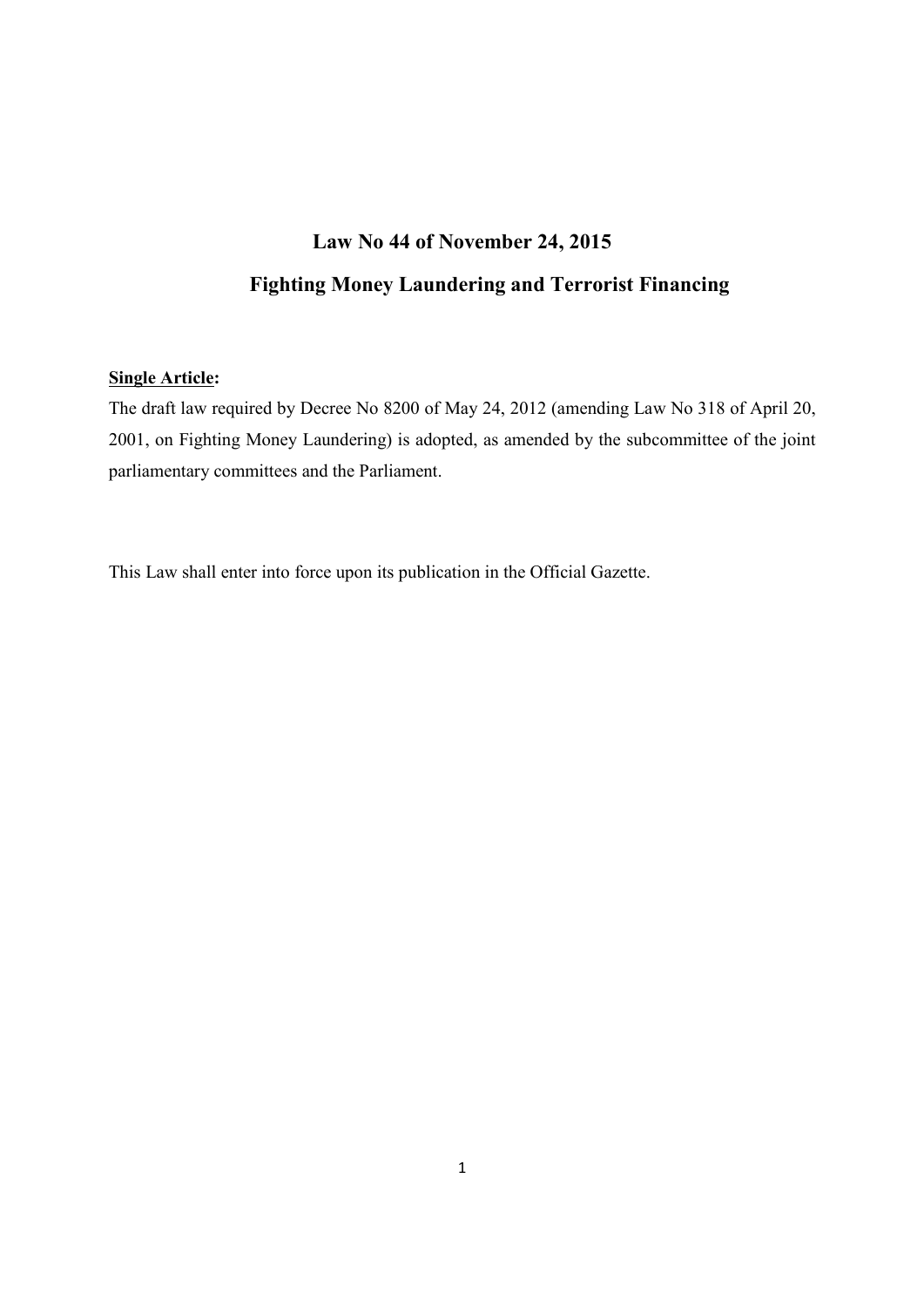### **The Law on Fighting Money Laundering and Terrorist Financing**

#### **Article 1**

For the purpose of this Law, illicit funds include assets, tangible and intangible, movable and immovable, including any legal documents or instruments evidencing title to, or interest in, such assets, resulting from the commission of, or the punishable attempted commission of, or the participation in any of the following offences, whether in Lebanon or abroad:

- 1. The growing, manufacturing, or illicit trafficking of narcotic drugs and/or psychotropic substances according to the Lebanese laws.
- 2. The participation in illegal associations with the intention of committing crimes and misdemeanors.
- 3. Terrorism, according to the provisions of Lebanese laws.
- 4. The financing of terrorism or terrorist acts and any other related activities (travel, organizing, training, recruiting…) or the financing of individuals or terrorist organizations, according to the provisions of Lebanese laws.
- 5. Illicit arms trafficking.
- 6. Kidnapping, using weapons or any other means.
- 7. Insider trading, breach of confidentiality, hindering of auctions, and illegal speculation.
- 8. Incitation to debauchery and offence against ethics and public decency by way of organized gangs.
- 9. Corruption, including bribery, trading in influence, embezzlement, abuse of functions, abuse of power, and illicit enrichment.
- 10. Theft, breach of trust, and embezzlement.
- 11. Fraud, including fraudulent bankruptcy.
- 12. The counterfeiting of public and private documents and instruments, including checks and credit cards of all types and the counterfeiting of money, stamps and stamped papers.
- 13. Smuggling, according to the provisions of the Customs Law.
- 14. The counterfeiting of goods and fraudulent trading in counterfeit goods.
- 15. Air and maritime piracy.
- 16. Trafficking in human beings and smuggling of migrants.
- 17. Sexual exploitation, including sexual exploitation of children.
- 18. Environmental crimes.
- 19. Extortion.
- 20. Murder.
- 21. Tax evasion, in accordance with the Lebanese laws.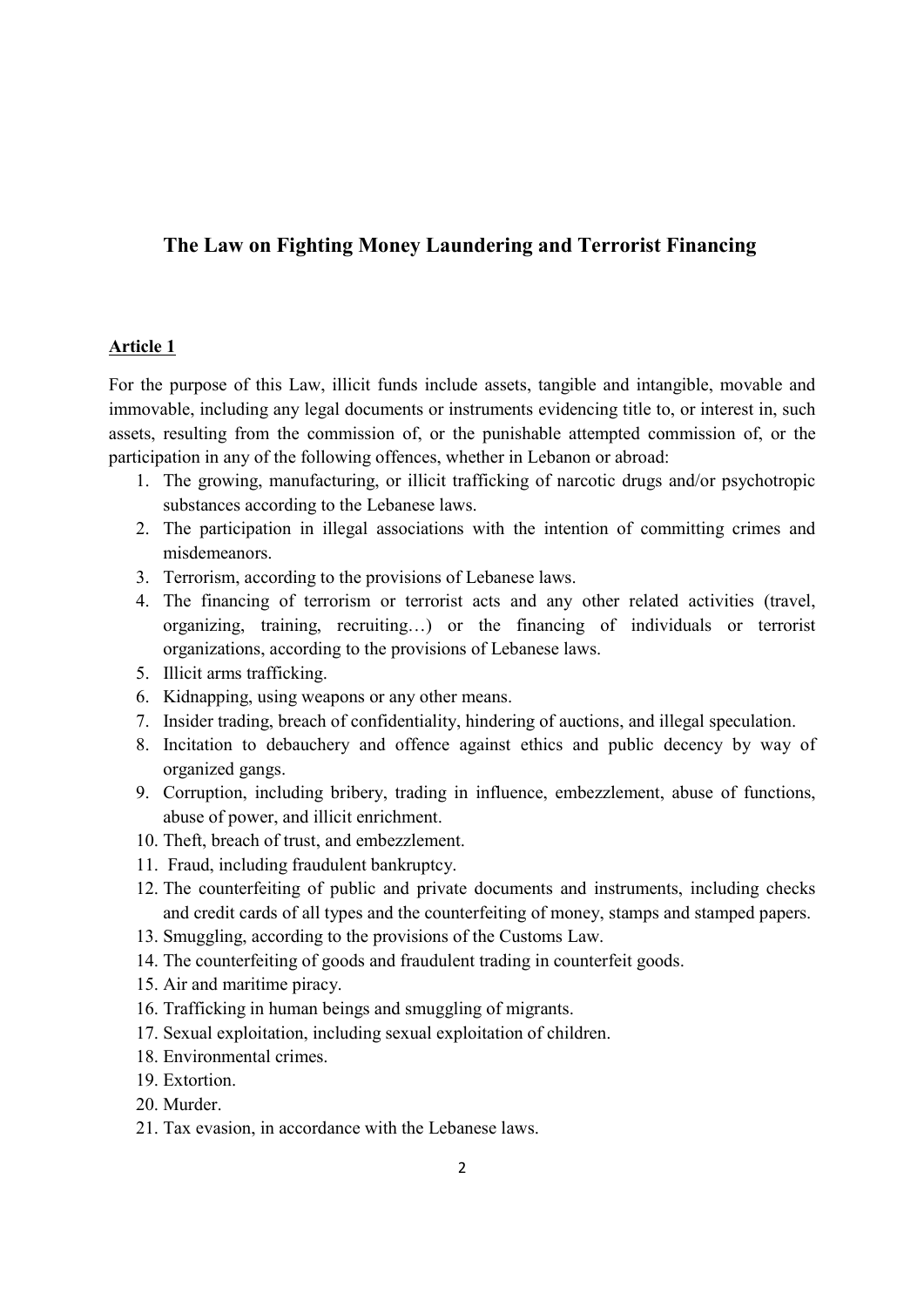### **Article 2**

Money laundering is any act committed with the purpose of:

- 1. Concealing the real source of illicit funds, or giving, by any means, a false justification regarding the said source, while being aware of the illicit nature of these funds.
- 2. Transferring or transporting funds, or substituting or investing the latter in purchasing movable or immovable assets or in carrying out financial transactions for the purpose of concealing or disguising the such funds' illicit source, or assisting a person involved in the commission of any of the offences mentioned in Article 1 to avoid prosecution, while being aware of the illicit nature of these funds.

Money laundering is a separate offence that does not necessitate a charge with the underlying predicate offence. Charging the offender with an underlying predicate offence shall not preclude the pursuing of any legal proceedings against the latter for a money laundering offence, in case of variation in the elements of the offences.

## **Article 3**

Whoever undertakes or attempts to undertake or incites or facilitates or intervenes or participates in:

- 1- Money-laundering operations, shall be punishable by imprisonment for a period of three to seven years, and by a fine not exceeding twice the amount laundered.
- 2- Terrorist financing operations or any related activities, shall incur the penalties stipulated in Article 316 bis and Articles 212 to 222 of the Penal Code.

## **Article 4**

Banks, financial institutions, leasing companies, institutions that issue and promote credit or charge cards, institutions that perform money transfers electronically, exchange institutions, financial intermediation institutions, collective investments schemes, and any other institution requiring a license or supervised by Banque du Liban, must comply with the obligations specified below and with the regulations issued by Banque du Liban for the purpose of implementing the provisions of this Law:

1- To implement Customer Due Diligence measures on permanent customers (whether natural persons or legal persons or unique legal arrangements), in order to check their identity on the basis of reliable documents or information or data.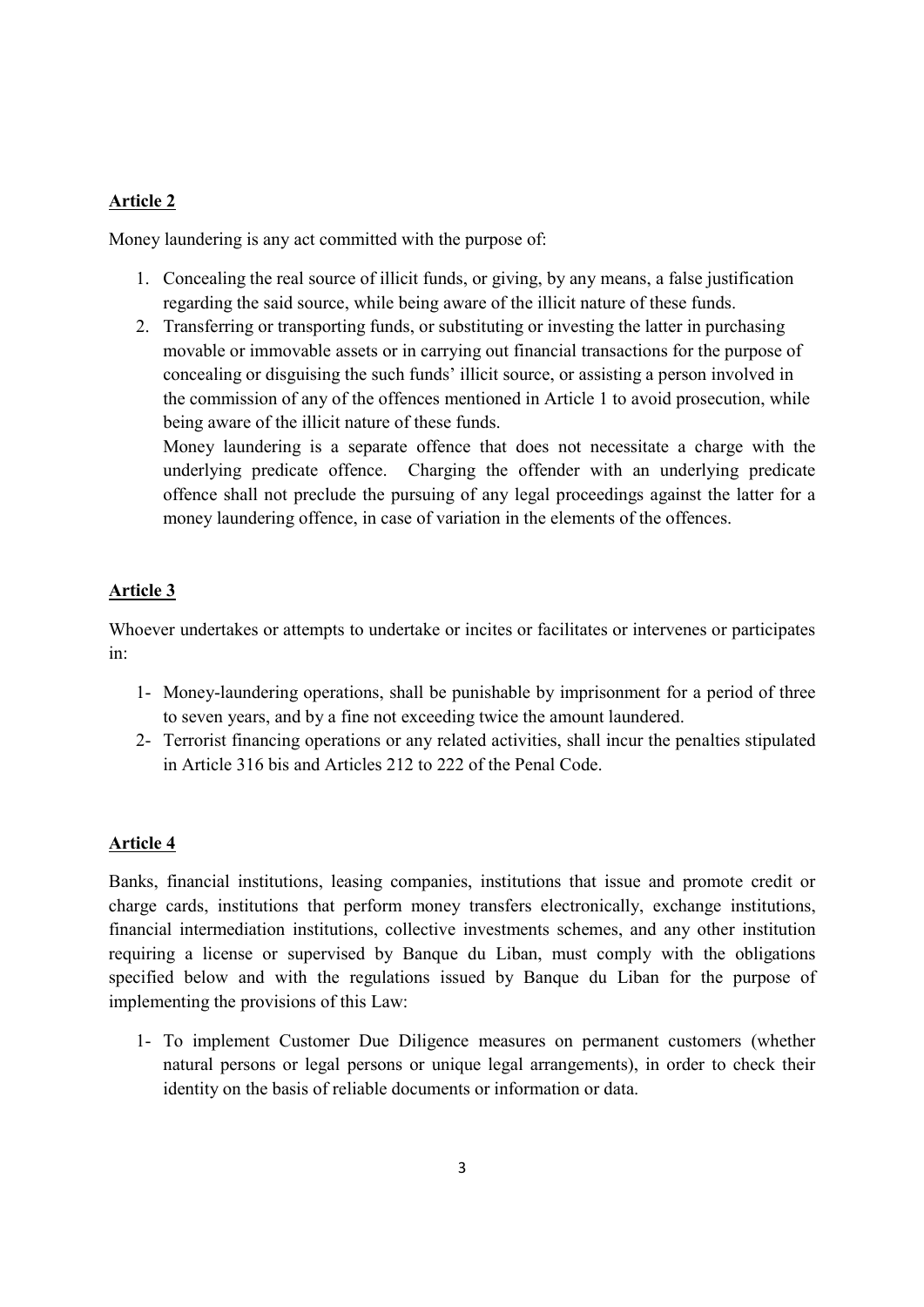- 2- To implement Customer Due Diligence measures on transient customers to verify their identity, if the amount of a single operation or series of operations exceeds the threshold designated by Banque du Liban.
- 3- To determine the identity of the beneficial owner and take the steps needed to verify this identity, on the basis of reliable documents or information or data.
- 4- To retain copies of related documents of all operations, and to retain information or data or copies of the customers' identification documents, for at least five years after performing the operations or ending the business relationship, whichever longer.
- 5- To continuously monitor and review the business relationship.
- 6- To apply the measures specified in Paragraphs 1 to 5 above to permanent and transient customers, whenever there are doubts regarding the accuracy or adequacy of declared customer identification data, or whenever there is a suspicion of money laundering or terrorist financing, regardless of any thresholds or exemptions that limits the implementation of these measures.
- 7- To take into account the indicators that flag the likelihood of a money laundering or terrorist financing operation, as well as the due diligence principles to detect suspicious operations.

### **Article 5**

Institutions not subjected to the Banking Secrecy Law of September 3, 1956, particularly insurance companies, casinos, real estate dealers and agents, and merchants of valuables (jewelry, precious stones, gold, works of art, antiques), must keep records of operations that exceed the threshold designated by the "Special Investigation Commission" (hereinafter referred to as "the Commission") that was established pursuant to Article 6 of this Law. Such institutions must also comply with the obligations specified in Article 4 above and with the regulations and recommendations issued by "the Commission" for the purpose of implementing the provisions of this Law.

Certified accountants and notaries must implement these obligations, when preparing or carrying out on behalf of their customers any of the following activities:

- Buying and selling of real estate.
- Management of customers' movable and immovable assets, in particular transactions consisting of money accumulation and joint investment.
- Management of bank accounts and securities accounts.
- Organization of contributions for the establishment or management of companies.
- Establishment or management of legal persons or unique legal arrangements, and buying and selling of single person enterprise or companies.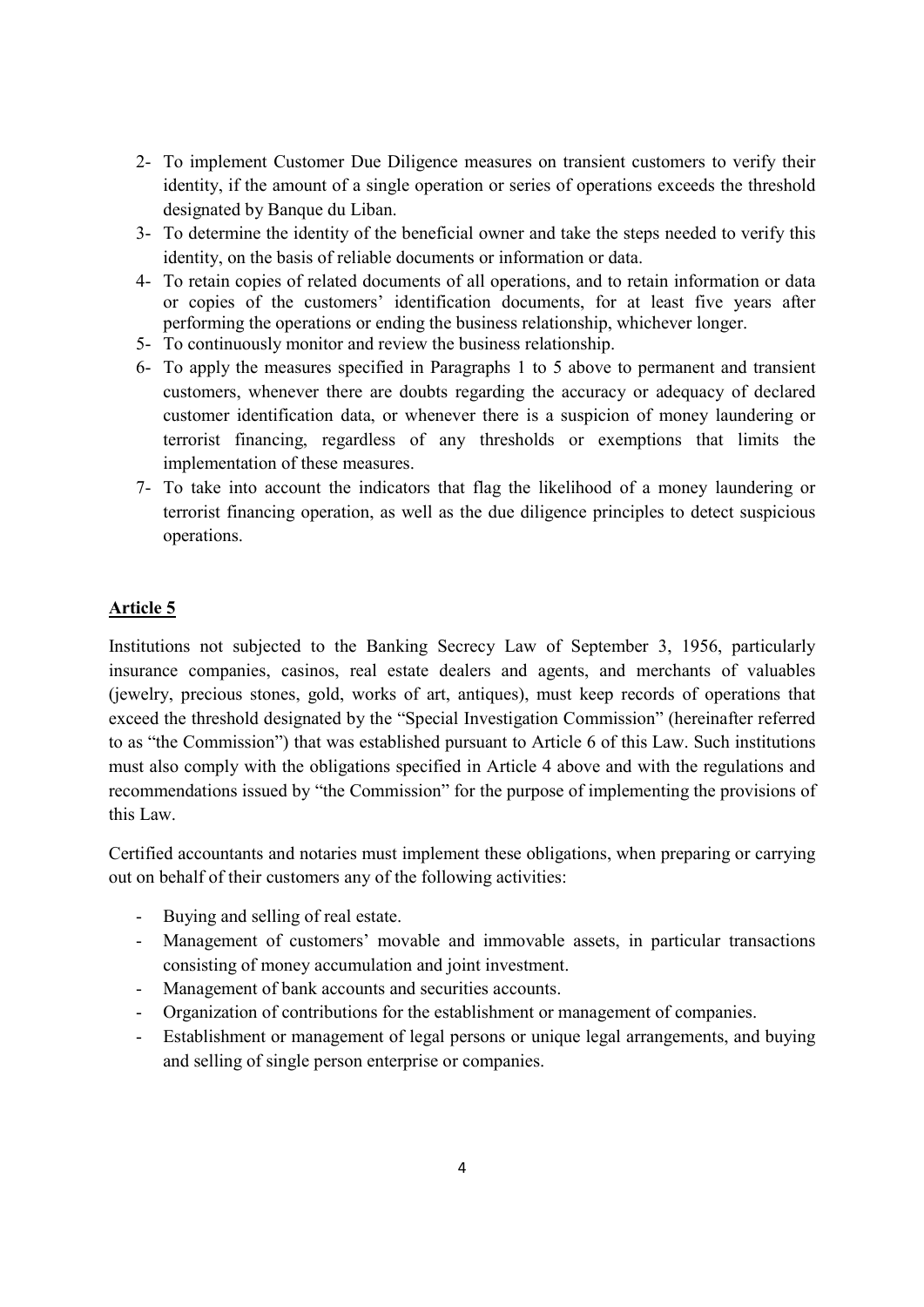The same obligations shall apply to lawyers when they carry out any of the above-mentioned activities. The implementation rules of these obligations shall be specified pursuant to a mechanism to be set by the Beirut Bar Association and the Tripoli Bar Association, taking into account the particularities and rules of the Legal Profession.

### **Article 6**

An independent, legal entity with judicial status shall be established at Banque du Liban, referred to as "the Special Investigation Commission" or "the Commission", which shall discharge its functions without being subject to Banque du Liban's authority.

- 1. The "Special Investigation Commission" shall consist of:
- The Governor of Banque du Liban or, in case of impediment, one of the Vice-Governors he designates **Chairman**
- The judge appointed to the Higher Banking Commission or, in case of impediment, an alternate judge appointed by the Higher Judicial Council for a period equal to the term of the initially appointed judge. **Member**
- The Chairman of the Banking Control Commission or, in case of impediment, a member of the latter designated by its Chairman. **Member**
- A principal member and an alternate member appointed by the Council of Ministers upon proposal of the Governor of Banque du Liban, provided each of them has an experience of at least 15 years in financial or banking law. **Member**
- 2. The mission of the "Special Investigation Commission" is:
- To receive suspicious transaction reports (STRs) and requests of assistance; to investigate operations that are suspected to be money-laundering or terrorist financing offences; to decide on the seriousness of evidence and circumstantial evidence related to the commission of any such offence(s); to take in this regard the adequate decision, particularly the precautionary and temporary freezing of the suspicious accounts and/or transactions, for a maximum period of one year renewable once for six months concerning foreign requests of assistance, and for a maximum period of six months renewable once for three months concerning local STRs and requests of assistance.
- To ensure compliance by the parties referred to in Articles 4 and 5 above with the obligations stipulated in this Law and in the regulations issued in relation thereto, except for lawyers, certified accountants and notaries, without prejudice to the provisions of Paragraph 2 of Article 17 of this Law.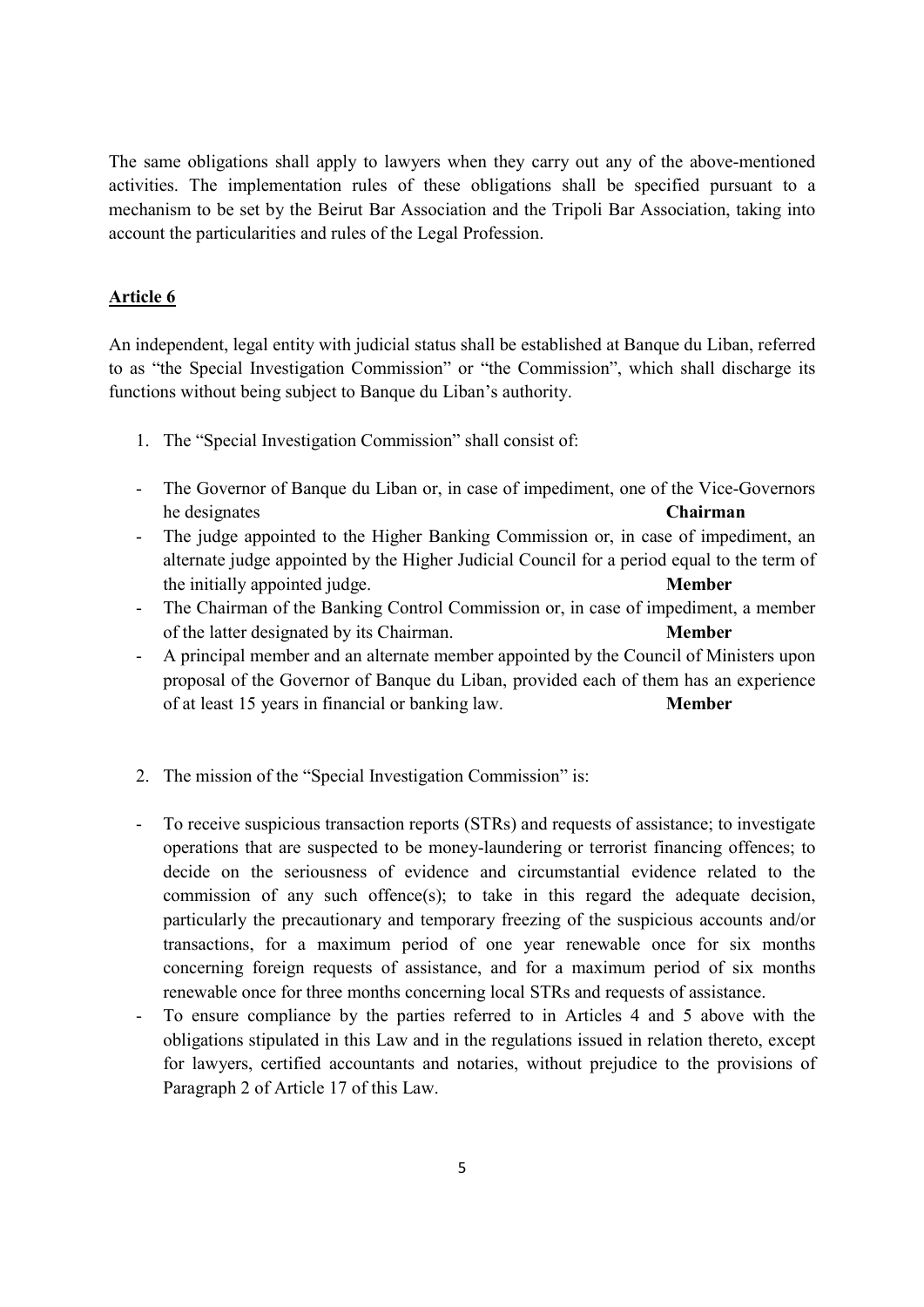- To collect and retain the information received from the parties referred to in Articles 4 and 5 above, as well as the information received from Lebanese and foreign official authorities, and all other collected information, and to share such information with the Commission's counterparts, in its capacity as the competent authority and the official center to undertake such a task.
- To issue regulations on the implementation of the provisions of this Law addressed to the parties referred to in Article 5 above, and to issue recommendations to all concerned parties.
- 3. After conducting the necessary audit and analysis, "the Commission" is the solely certified to decide:
	- To permanently freeze the concerned accounts and/or transactions, and/or to lift the banking secrecy in favor of the competent judicial authorities and the Higher Banking Commission represented by its Chairman on accounts or transactions suspected to be related to money laundering or terrorist financing.
	- To keep suspicious accounts as traceable accounts.

"The Commission" may withdraw any of its decisions, in whole or in part, in case it obtains any new relevant information.

- 4. "The Commission" is entitled to:
	- a- attach an encumbrance on the records and entries pertaining to movable or immovable assets, indicating that such assets are under investigation by "the Commission". The encumbrance shall be kept until doubts are erased or until a final decision in this regard is taken,
	- b- request the Public Prosecutor of the Court of Cassation to take preventive measures concerning the movable and immovable assets that have no records or entries, so as to prevent the use of such assets until a final judicial decision in this regard is taken,

when there is a suspicion that these assets are related to money laundering or terrorist financing, and/or during the precautionary, temporary freezing of suspicious accounts and/or transactions, as specified in Paragraph 2 of this Article, and/or during the permanent freezing of these accounts and/or transactions, as specified in Paragraph 3 of this Article.

5. "The Commission" requires from concerned persons and parties, whether public or private, to take the necessary measures to prevent the use of movable or immovable assets belonging to any names designated or to be designated on the national lists issued by the competent Lebanese authorities or any other lists it circulates concerning terrorism and terrorist financing and any acts related thereto.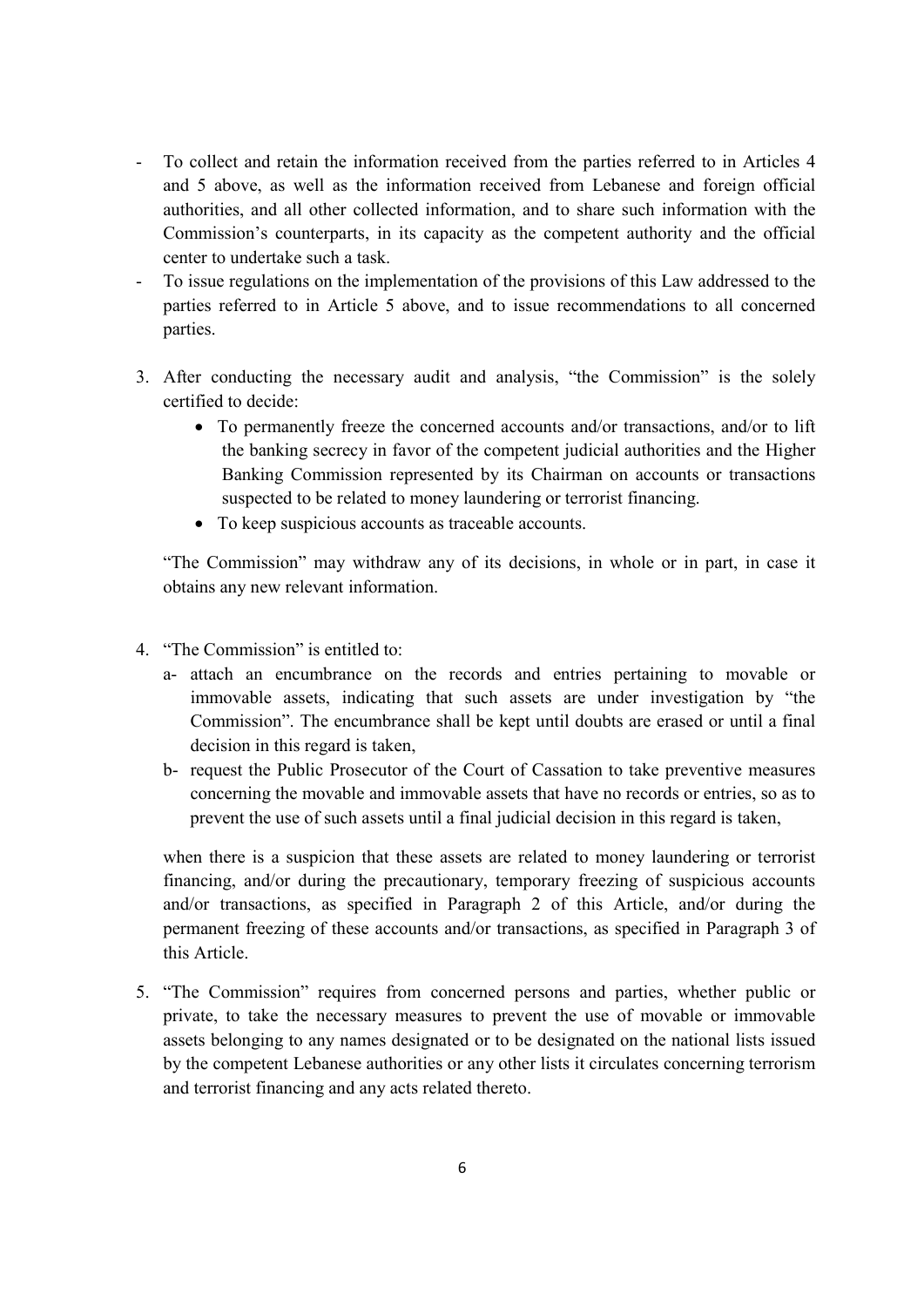The concerned persons and parties, whether public or private, must comply without any delay to this requirement.

- 6. "The Commission" shall meet, upon its Chairman's call, at least twice a month and when needed. The legal quorum requires the presence of three members at least.
- 7. "The Commission" shall take its decisions at a majority of the attending members. In case of a tie, the Chairman shall have a casting vote.
- 8. "The Commission" shall appoint a full-time Secretary General, who shall be responsible for the tasks assigned to him by "the Commission", for implementing its decisions and for directly supervising its regular and contractual staff and the persons delegated by "the Commission" for a specific mission. The provisions of the Banking Secrecy Law of September 3, 1956 shall not be opposed to any of them.
- 9. The members of "the Commission", its regular and contractual staff, as well as the persons delegated by "the Commission" for a specific mission, shall be bound by the obligation of confidentiality.
- 10. "The Commission" shall set its operating rules, as well as the internal rules governing its regular and contractual staff, who are subject to private law.
- 11. The expenses of "the Commission" and its ancillary bodies shall be borne by Banque du Liban as part of the budget prepared by "the Commission", provided the budget is approved by the Central Council of Banque du Liban.

### **Article 7**

The parties referred to in Articles 4 and 5 of this Law, including certified accountants and notaries, when preparing or carrying out on behalf of their customers any of the activities mentioned in Article 5 above must promptly report to the Chairman of "the Commission" the details of operations undertaken or attempted to be undertaken that are suspected to be related to money laundering or terrorist financing.

The same obligations shall apply to lawyers, according to a mechanism to be set by the Beirut Bar Association and the Tripoli Bar Association, taking into account the particularities and rules of the Legal Profession.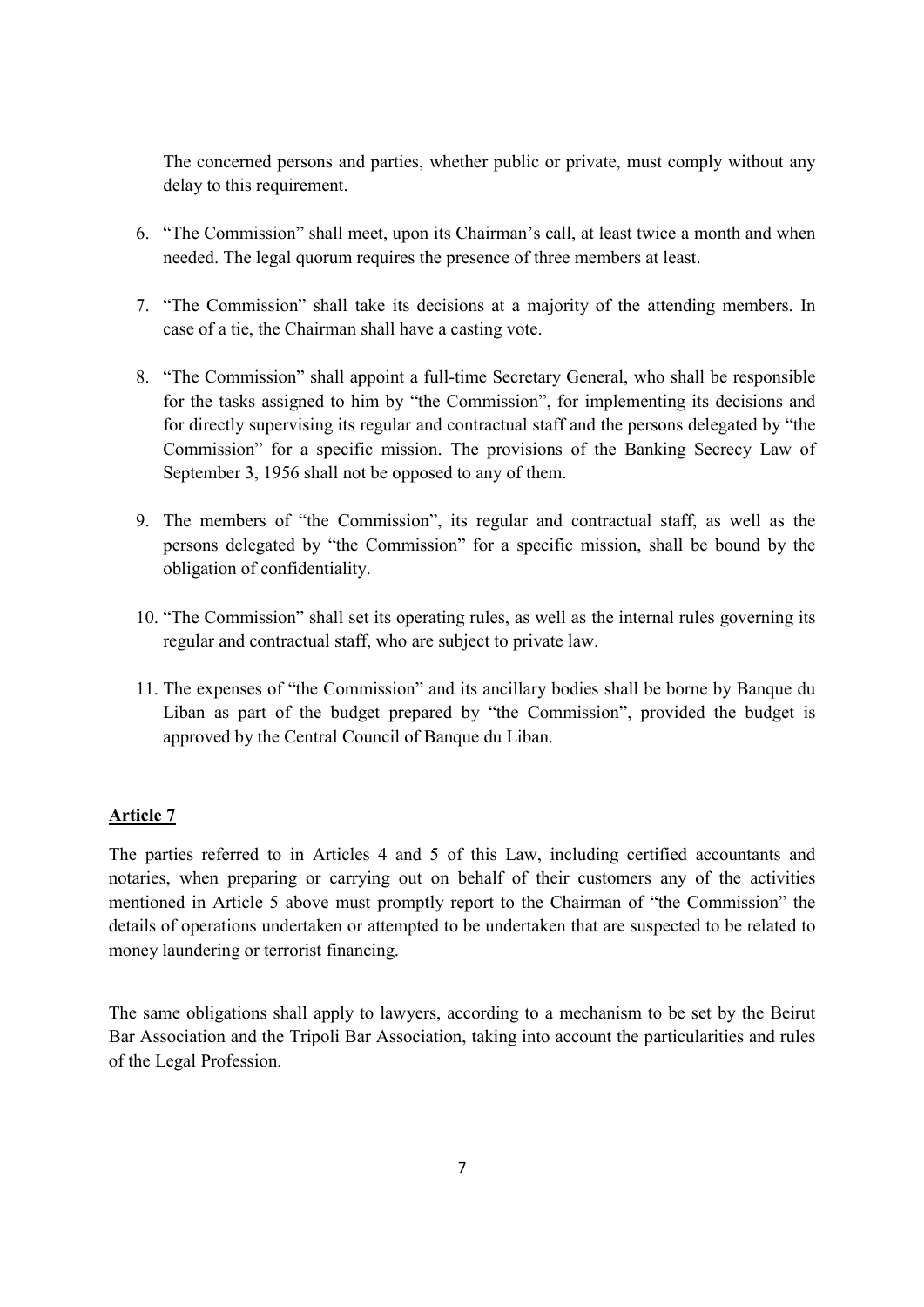The supervisors of the Banking Control Commission must, through the Chairman of the latter, report to the Chairman of "the Commission" any operations they suspect to be related to money laundering or terrorist financing and which they are aware of while performing their duties.

The auditors of the parties referred to in Article 4 above must promptly report to the Chairman of "the Commission" the details of the operations they suspect to be concealing money-laundering or terrorist financing and which they are aware of in the course of performing their work.

#### **Article 8**

- 1- "The Commission" shall convene after receiving information from the parties referred to in Article 7 above, or after receiving information from Lebanese or foreign official authorities.
- 2- After the assessment and analysis of the information relating to the case under examination, "the Commission" shall either decide to take notice, or conduct the required investigation, particularly by auditing the accounts or operations, or investigating the suspicious assets. "The Commission" shall conduct its investigations through a delegated person chosen amongst its members or its concerned officers, or through its Secretary General or an appointed auditor. All these persons shall perform their duties subject to confidentiality obligations, and without being opposed to the provisions of the Banking Secrecy Law of September 3, 1956.
- 3- Upon the completion of its audit and analysis, "the Commission" shall take its decisions in accordance with the provisions of Paragraphs 2, 3, and 4 of Article 6 of this Law.
- 4- If "the Commission" decides to lift the banking secrecy off the concerned accounts and/or to freeze them permanently and/or to request the maintain of the prohibition to dispose of the assets, it shall send a certified true copy of its decision to the Public Prosecutor of the Court of Cassation, the Higher Banking Commission through its Chairman, the concerned party, and the concerned local or foreign bodies, either directly or by the same means/ body through which the information was received.
- 5- In case the Public Prosecutor of the Court of Cassation decides to drop the case of money laundering and discontinue the proceedings, the frozen accounts and all other assets shall be deemed free. The decision to drop the case shall be notified to "the Commission", and the latter shall not be entitled to maintain the lifting of the banking secrecy, the freezing and the prohibition to dispose of the assets, and shall immediately notify the concerned banks and any other concerned parties thereof. However, if "the Commission" finds, before implementing the decision, any new evidence or circumstantial evidence that justifies the maintain of the freezing, of the prohibition to dispose of the assets, and of the lifting of the banking secrecy, then it must send a justified report, along with the documents containing such evidence or circumstantial evidence to the Public Prosecutor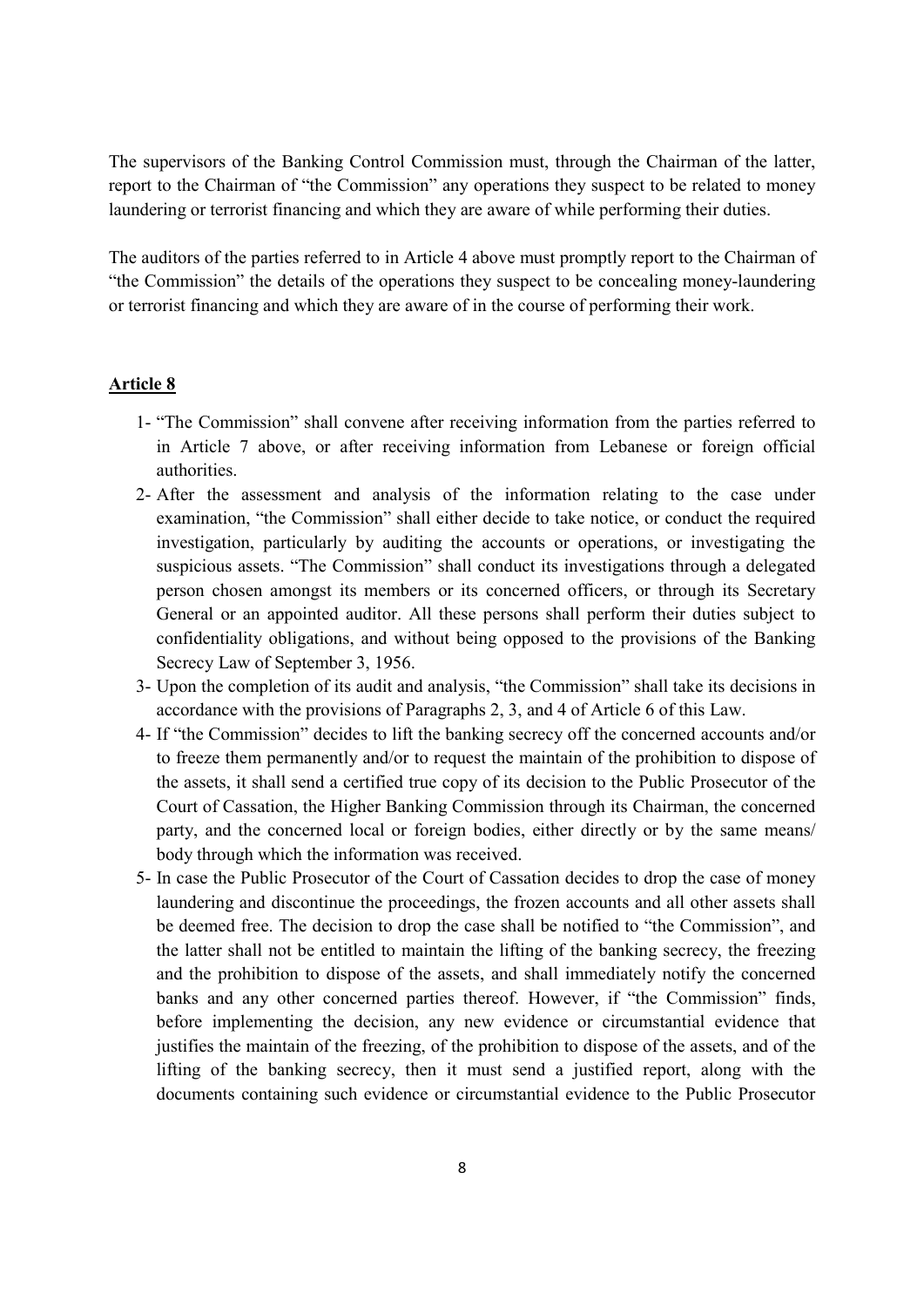of the Court of Cassation who may decide, where applicable, to widen the investigation in light of the new information.

6- In case the Instruction Judge or the Chamber of Accusation issues a final decision dismissing any legal prosecution, as well as in the case of a final judgement or decision that ceases the legal proceedings or states the innocence of the holders of frozen accounts or assets not to be disposed of, these accounts and assets shall be deemed free, and a copy of the judgement or decision shall be notified to "the Commission" through the Public Prosecutor of the Court of Cassation. "The Commission" shall in turn notify the ruling or the decision to the concerned banks and other concerned parties. "The Commission" shall not be empowered to lift again the banking secrecy off the accounts or to reinstate the freezing decision and to prevent again the use of the accounts and assets, covered by the decision dismissing the legal prosecution, except through the mechanism stipulated in Article 127 of the Code of Criminal Procedures.

#### **Article 9**

The Chairman of "the Commission" or any person delegated by the Chairman may directly communicate with any Lebanese or foreign authority (judicial, administrative, financial, or security) in order to request information or take cognizance of the details of previously conducted investigations that are linked or related to ongoing investigations by "the Commission". The concerned Lebanese authorities must promptly respond to this information request, and shall not be subject to any confidentiality obligation.

#### **Article 10**

The Chairman of "the Commission" or any person delegated by the Chairman may directly request from the parties referred to in Articles 4 and 5 above to provide "the Commission" with all the documents and information needed to perform its duties. Such parties must respond to this request within a reasonable period of time.

#### **Article 11**

Reporting entities, as well as their Board members, officers and employees, are prohibited from disclosing or insinuating to anyone that a suspicious transaction report or other relevant information is submitted or intended to be submitted to "the Commission", or that "the Commission" is inquiring about customers or auditing their operations or accounts.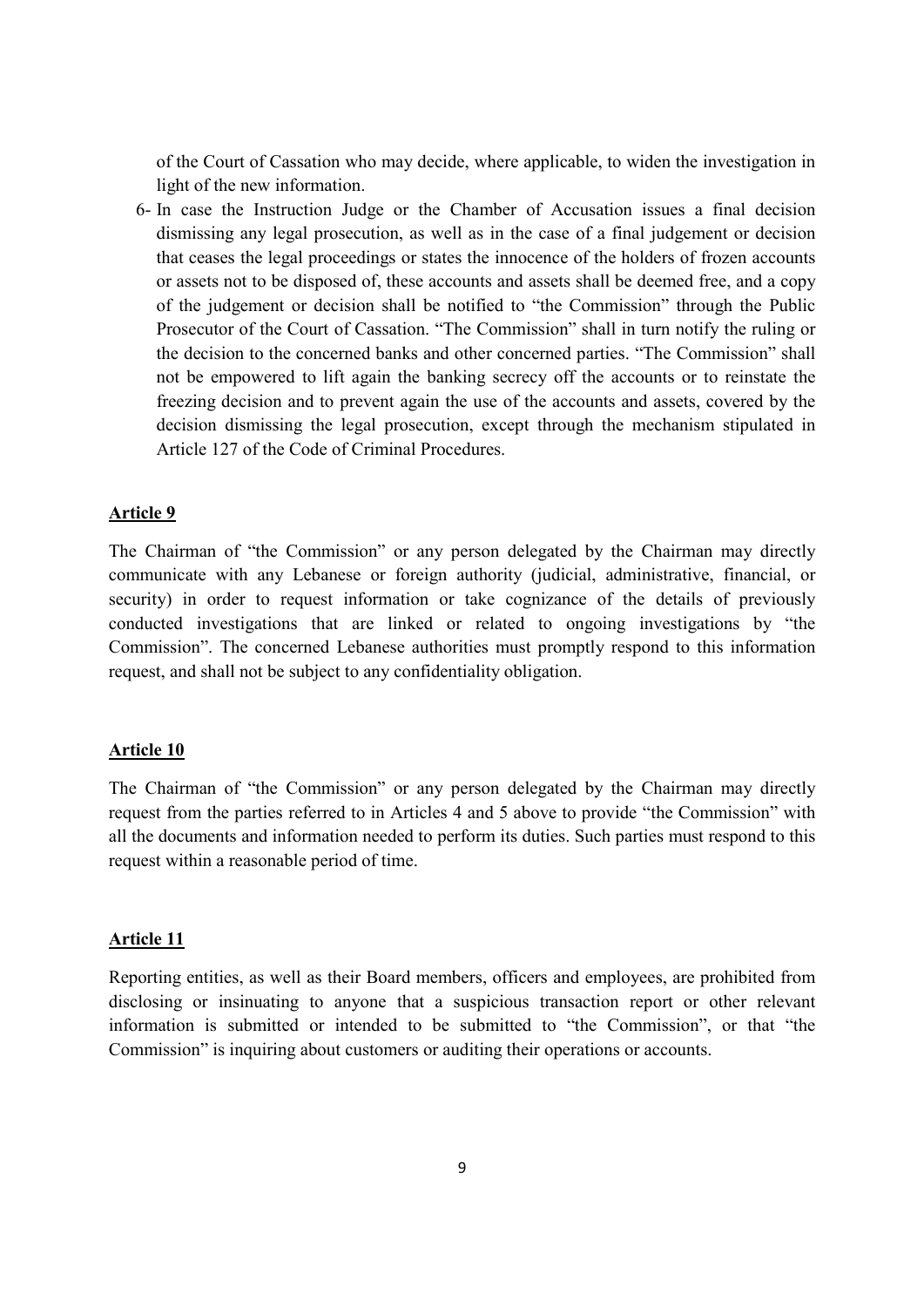#### **Article 12**

Within the scope of their work, the Chairman, members, staff and delegates of "the Commission", shall enjoy immunity. Thus, they may not be prosecuted or sued, neither collectively nor individually, for any civil or criminal liability related to the performance of their duties, including offences specified by the Banking Secrecy Law of September 3, 1956, except in case such secrecy is breached.

The parties referred to in Articles 4 and 5 above and their staff, as well as the supervisors of the Banking Control Commission and auditors, shall also enjoy the same immunity in performing their duties under the provisions of this Law or according to the decisions of "the Commission", particularly when they report in good faith to "the Commission" the details of operations they suspect to be related to money laundering or terrorist financing.

#### **Article 13**

Any party that violates the provisions of Articles 4, 5, 7, 10, and 11 of this Law shall be punishable by imprisonment for a period of two months to one year and by a fine not exceeding one hundred million Lebanese pounds, or by either penalties.

"The Commission" may address a warning to the parties who are in violation of the provisions of the regulations issued for the purpose of implementing this Law, and may request from these parties periodic reports about the measures taken to rectify their situation. "The Commission" may as well, in case of violation, refer the parties mentioned in Article 4 to the Higher Banking Commission, and correspond with the supervisory or oversight authorities concerning the parties mentioned in Article 5

The Higher Banking Commission may impose on the parties that were referred to it a fine for non-compliance with the regulations issued for the purpose of implementing this Law, provided this fine does not exceed two hundred times the official minimum wage. Fines shall be collected to the benefit of Banque du Liban.

The foregoing shall not preclude the enforcement of the administrative penalties stipulated in Article 208 of the Code of Money and Credit on the parties referred to in Article 4, nor shall it preclude the enforcement of the sanctions stipulated in all other laws and regulations on the parties referred to in article 5.

#### **Article 14**

The movable or immovable assets that are proved, by a final Court ruling, to be related to, or derived from, a money-laundering or terrorist financing offence, shall be confiscated to the benefit of the State, unless the owners of the said assets prove in a Court of Law their legal rights thereupon.